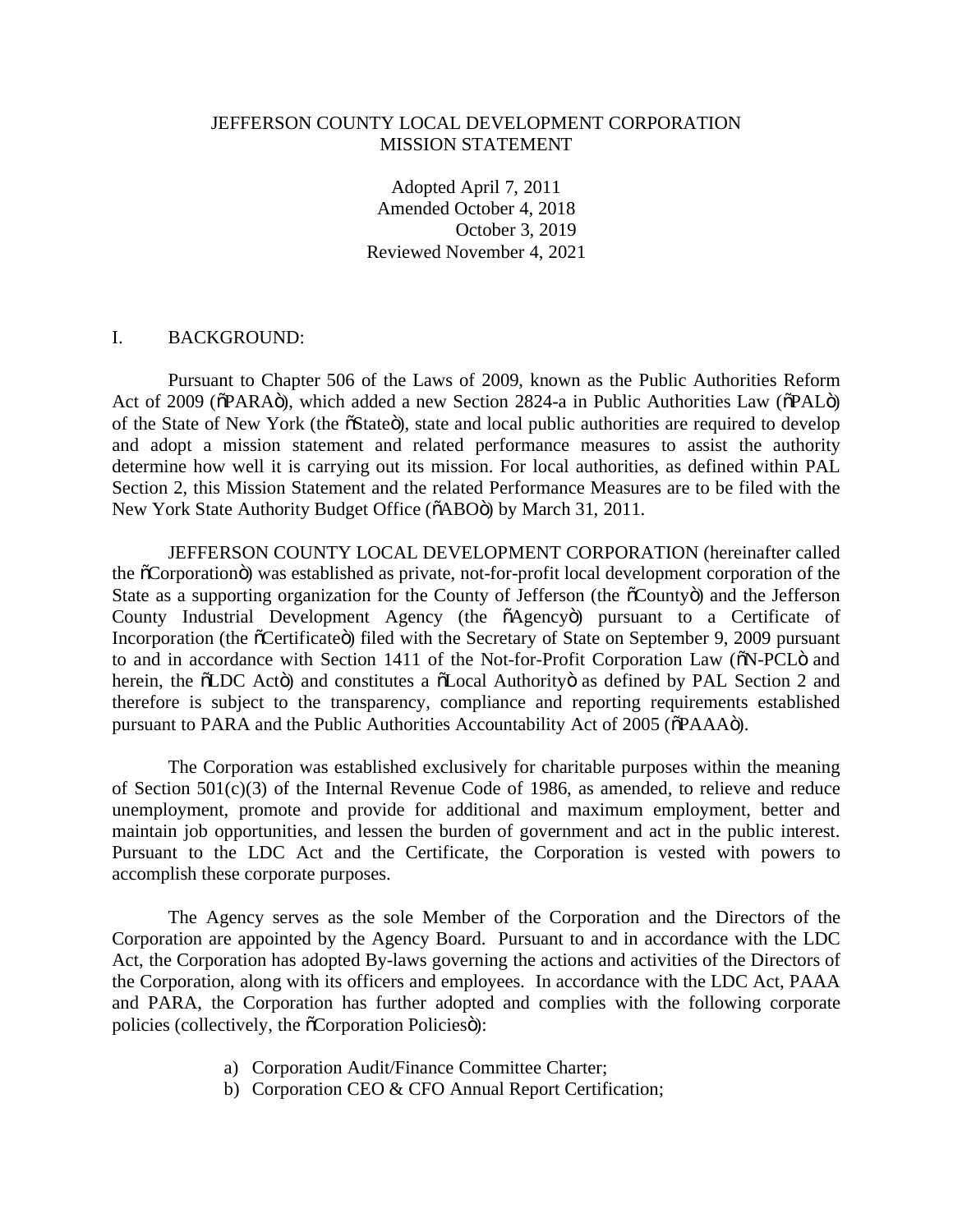- c) Corporation Certification of No Conflict of Interest;
- d) Corporation Code of Ethics Policy;
- e) Corporation Compensation, Reimbursement and Attendance Policy;
- f) Corporation Conflicts of Interest Policy;
- g) Corporation Defense and Indemnification Policy;
- h) Corporation Discretionary Funds Policy;
- i) Corporation Disposition of Real Property Guidelines;
- j) Corporation Equal Employment Opportunity Policy;
- k) Corporation Extension of Credit to Board Members and Officers;
- l) Corporation Fixed Asset Policy;
- m) Corporation Governance Committee Charter;
- n) Corporation Independent Director Certification;
- o) Corporation Information Security Policy;
- p) Corporation Investment Policy with Internal Controls;
- q) Corporation Lending/Collection Policy and Procedures;
- r) Corporation Policy for Charge Card Expenditures;
- s) Corporation Policy Regarding Possession and Use of Electronic Devices;
- t) Corporation Procurement Policy;
- u) Corporation Real Property Acquisition Guidelines;
- v) Corporation Records Retention and Disposition Schedule MI-1;
- w) Corporation Sexual Harassment Policy;
- x) Corporation Travel Policy; and
- y) Corporation Whistleblower Policy.

In addition, as a public benefit corporation of the State, the Corporation is subject to and complies with applicable provisions of the Public Officers Law, including the Open Meetings Law ( $\delta$ OML $\ddot{o}$ ) and Freedom of Information Law ( $\delta$ FOIL $\ddot{o}$ ), along with the State Environmental Quality Review Act ( $\delta$ SEQRA $\ddot{\text{o}}$ ).

## II. CORPORATION MISSION STATEMENT

The Corporation was established pursuant to the LDC Act with purposes and powers as set forth within the Certificate, and the Corporation & Mission includes undertaking projects and programmatic initiatives in furtherance of and to advance the job opportunities, health, general prosperity and economic welfare of the people of the County. In furtherance of the purposes and powers vested in the Corporation pursuant to the LDC Act, the Corporation shall undertake projects, programs and initiatives to achieve the purposes as set forth within the LDC Act. In addition, and in doing so, the Corporation shall adhere to its adopted policies and applicable statutory requirements, including PAAA, PARA, OML, FOIL, and SEQRA.

The Corporation's goals include continued compliance with current obligations and responsibilities associated with ongoing projects and programs, in addition to identifying new projects and programs that will achieve the Corporation's purposes and Mission. In furtherance of these stated goals, the Corporation will endeavor to comply with all applicable provisions of the Act, PAAA and PARA. With these stated goals established, the Corporation & values are to maintain the highest ethical standards applicable to public officials and local authorities.